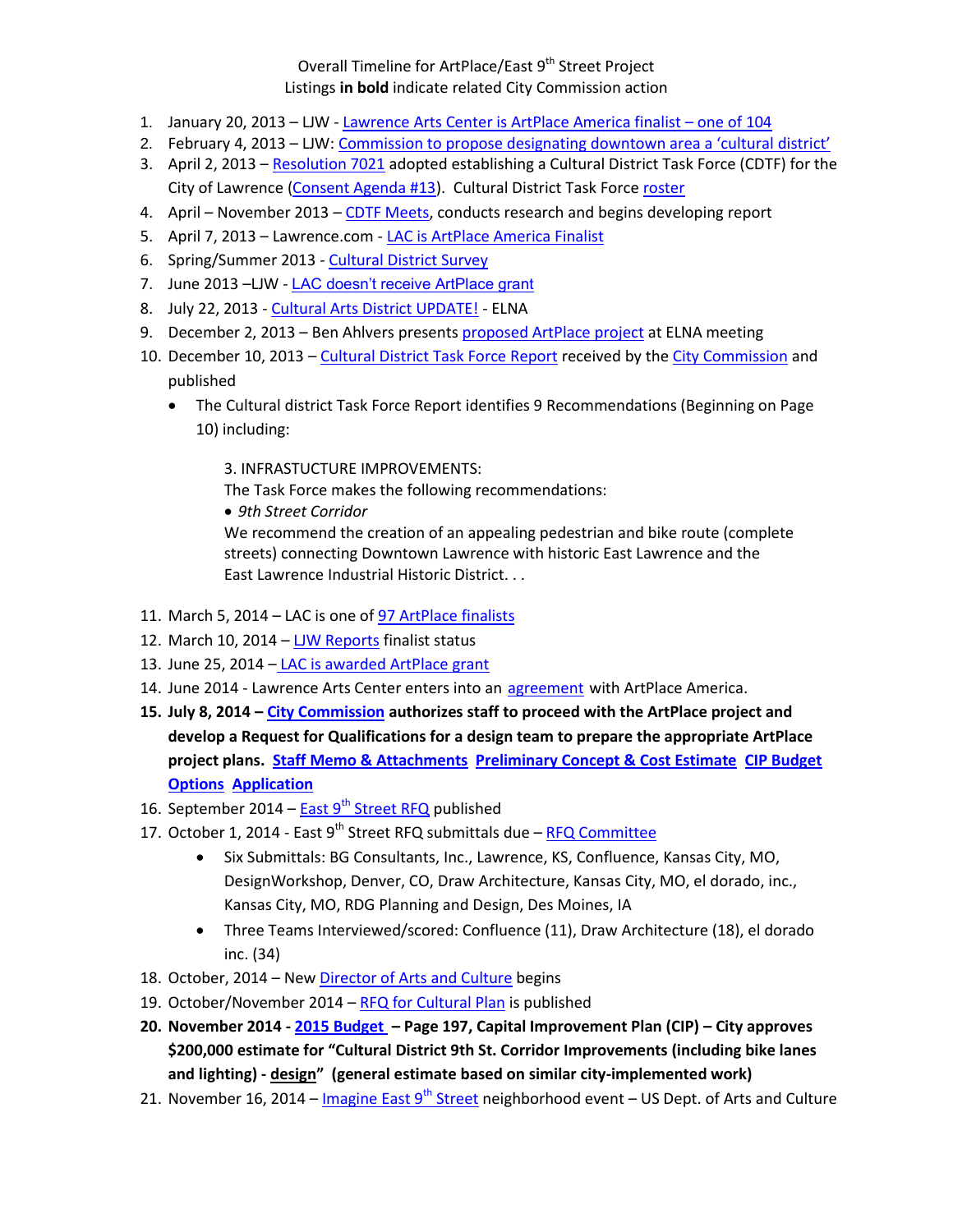Overall Timeline for ArtPlace/East 9<sup>th</sup> Street Project Listings **in bold** indicate related City Commission action

- **22. November 18, 2014 – [City Commission](http://lawrenceks.org/assets/agendas/cc/2014/12-16-14/cc_minutes_111814.pdf) authorizes staff to negotiate contract with el dorado inc. (Regular Agenda, #3, pg. 5 - [Staff Memo,](http://lawrenceks.org/assets/agendas/cc/2014/11-18-14/Memo_9th_St_Corridor_Recommendation.html) [additional staff memo\)](http://lawrenceks.org/assets/agendas/cc/2014/11-18-14/Memo_9th_St_Grant_Application.html)**
- **23.** November 25, 2014 [City Commission](https://www.lawrenceks.org/assets/agendas/cc/2014/12-16-14/cc_minutes_112514.pdf) approves partnering with LAC on Our Town Grant Staff Memo
- 24. December 1, 2014 [Community gathers to discuss Ninth Street Corridor Project](http://www.6newslawrence.com/news/local-news/12972-community-gathers-to-discuss-9th-street-corridor-project)
- **25. December 9, 2014 - [City Commission](http://lawrenceks.org/assets/agendas/cc/2015/01-13-15/cc_minutes_120914.pdf) authorizes staff to begin negotiations on a scope and fee with the design team of El Dorado Inc. for the 9th Street Corridor Project [\(Staff Memo &](http://lawrenceks.org/assets/agendas/cc/2014/12-09-14/Memo_9th_St_Corridor_Recommendation_2.html)  [Attachments](http://lawrenceks.org/assets/agendas/cc/2014/12-09-14/Memo_9th_St_Corridor_Recommendation_2.html) )**
- 26. January, 2015 [Director of Arts and Culture resigns](http://www2.ljworld.com/news/2014/dec/30/new-arts-and-culture-director-leaving-lawrence-aft/)
- **27. January 27, 2015 – [City Commission approves contract with el dorado inc.](http://lawrenceks.org/assets/agendas/cc/2015/01-27-15/cc_minutes_012715.pdf) - [Staff Memo](http://lawrenceks.org/assets/agendas/cc/2015/01-27-15/eldorado_contract_staff_memo.html)**
- 28. February 3, 2015 9<sup>th</sup> [Street Corridor Meeting](http://lawrenceks.org/assets/documents/9th-st-corridor/meeting-notes/02-03-15.pdf)
- 29. February 10, 2015 [City Commission approves Citizen Advisory Committee](http://lawrenceks.org/assets/agendas/cc/2015/02-10-15/cc_minutes_021015.pdf) [Staff Memo](http://lawrenceks.org/assets/agendas/cc/2015/02-10-15/citizen_advisory_committee_staff_memo.html)
- 30. February 18, 2015 [Contract with el dorado inc.](http://lawrenceks.org/assets/documents/9th-st-corridor/EngineeringServices%20Agreementrevised-2%20JS%20signed.pdf) signed
- 31. March 23, 2015 [Citizen Advisory Committee meeting](http://lawrenceks.org/assets/documents/9th-st-corridor/March23-2015-MeetingNotes.pdf)
- 32. April 8, 2015 [Public Workshop at New York Elementary](https://www.facebook.com/lawrenceartscenter/posts/948519895167066)
- 33. April 22, 2015 [Public Workshop at New York Elementary](https://www.facebook.com/lawrenceartscenter/posts/948519895167066) an[d CAC Meeting](http://lawrenceks.org/assets/documents/9th-st-corridor/04-22-15_mtg_notes.pdf)
- 34. May 5, 2015 [Director of Arts and Culture begins](http://lawrenceks.org/lists/archive.php?x=6517)
- 35. May 27, 2015 [CAC Meeting](http://lawrenceks.org/assets/documents/9th-st-corridor/052715CACMeetingNotes.pdf)
- 36. June 3, 2015 [CAC Meeting](http://lawrenceks.org/assets/documents/9th-st-corridor/06-03-15_mtg_notes.pdf)
- 37. June 24, 2015 [CAC Meeting](http://lawrenceks.org/assets/documents/9th-st-corridor/6-24-15-mtg-notes)
- 38. July 2015 [Artist Selection Process](http://lawrenceks.org/assets/documents/9th-st-corridor/East-Ninth-Artist-Selection-Summary.pdf)
- 39. July 21, 2015 Lawrence Arts Center [agreement](http://lawrenceks.org/assets/documents/9th-st-corridor/e_9_arts_center_agmt) with city for reimbursing \$50,000 in design/art fees from ArtPlace grant
- 40. July 29, 2015 [CAC Meeting](http://lawrenceks.org/assets/documents/9th-st-corridor/07-29-15_CACnotes)
- 41. August 5, 2015 LJW [Introduction to East Ninth Project's commissioned](introduction%20to%20East%20Ninth%20Project’s%20commissioned%20artists) artists
- 42. August 26, 2015 [CAC Meeting](http://lawrenceks.org/assets/artsandculture/east-ninth/8_26_15_CACnotes) [Work Plan](http://lawrenceks.org/assets/documents/9th-st-corridor/workplan_print_08-27-15) delivered
- 43. September 4, 2015 [Complete Street Concept Plan](http://lawrenceks.org/assets/documents/9th-st-corridor/CompleteStreetConceptPlanDraft_print) Draft delivered
- 44. October 28, 2015 [CAC Meeting](http://lawrenceks.org/assets/documents/9th-st-corridor/CACNotes_Oct.2015)
- **45. November 2015 -** [2016 Budget](https://www.lawrenceks.org/assets/budget/2016/2016_recommended_budget.pdf) **– Page 196, Capital Improvement Plan (CIP) – City approves \$2,750,000 estimate for "Cultural District 9th St. Corridor Improvements (including bike lanes and lighting) - construction" (general block-by-block estimate based on similar cityimplemented work)**
- 46. November 16-20 Design and Art Team Meetings
- 47. November 19, 2015 Josh Shelton presents design approach plans t[o HRC](https://www.lawrenceks.org/assets/pds/planning/hrc/hrcminNov15.pdf)
- 48. December 16, 2015 [CAC Meeting](http://lawrenceks.org/assets/documents/9th-st-corridor/CACNotes_12.16.15)
- 49. January 27, 2016 [CAC Meeting](http://lawrenceks.org/assets/documents/9th-st-corridor/CACNotes_01.27.16)
	- [Process Diagram with Concept Schemes](http://lawrenceks.org/assets/artsandculture/east-ninth/CAC_ProgressDraft_1.27.16)
- 50. February 12, 2016 East Ninth Update Meeting with City Manager and Staff
- 51. March 2, 2016 [CAC Meeting:](http://lawrenceks.org/assets/documents/9th-st-corridor/CACNotes_March30.2016)
	- [Design Development Update letter](http://lawrenceks.org/assets/documents/9th-st-corridor/March3DesignDevelopmentUpdate)
	- [Draft Concept Plan](http://lawrenceks.org/assets/documents/9th-st-corridor/03.02.16CACPresentation_print.pdf) Schemes A & B